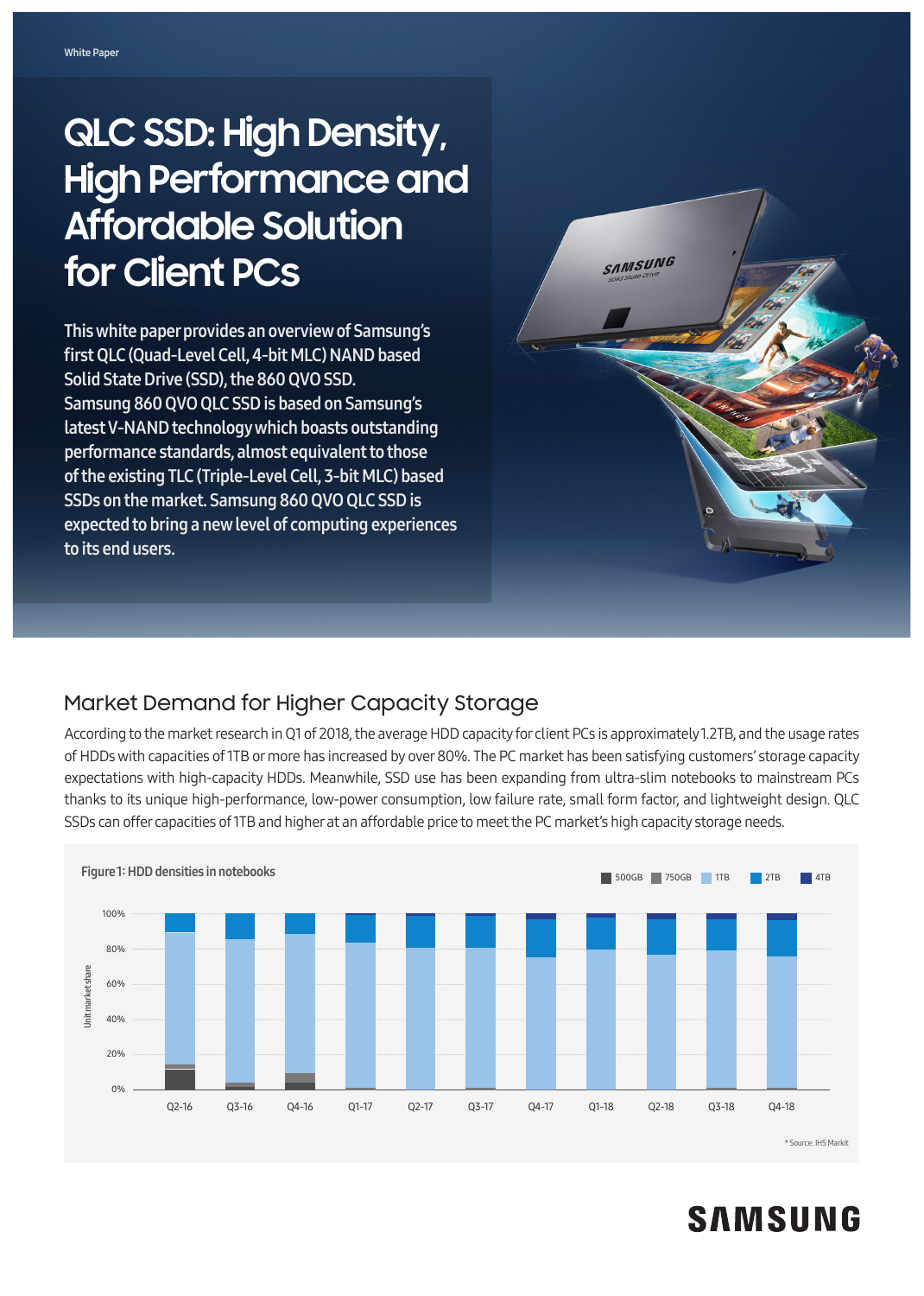# What is QLC NAND?

QLC NAND stores four logical bits per physical cell, so this technology makes storage capacity denser and cheaper than TLC NAND which stores three logical bits per physical cell. Therefore, a QLC NAND can store 33% more data than TLC NAND within the same physical cell. Ideally, the QLC NAND should show a density increase of over 33% than TLC NAND.

### How does QLC NAND store data?

QLC NAND holds 4-bits of information per NAND physical cell. This means the 16 voltage levels must be distinguishable in order to decipher the information held. (QLC NAND cells have a total of 16 possible states: 0000, 0001, 0010, 0011, 0100, 0101, 0110, 0111, 1000, 1001, 1010, 1011, 1100, 1101, 1110, and 1111)



# Samsung 860 QVO SSD: A Large Capacity SSD Solution

The 860 QVO SSD for client PCs is a SATA SSD based on QLC V-NAND, which provides high-performance, fast responsiveness, and high reliability. Consisting of 1TB, 2TB, and 4TB capacities, it has opened a new standard of TB (terabytes) for SSDs. With its 2.5-inch form factor and height of 7 mm, users can easily replace an HDD or an existing low-capacity SSD with this product. Model names and other product specifications are provided in the table below.

| Table 1. Samsung 860 QVO QLC SSD products |  |  |  |
|-------------------------------------------|--|--|--|
|-------------------------------------------|--|--|--|

| <b>860 QVO</b> | <b>Host Interface</b> | <b>Form Factor</b> | Capacity | <b>Model Name</b> |
|----------------|-----------------------|--------------------|----------|-------------------|
|                | SATA3 6 Gbps          | 2.5-inch x 7mmT    | 1TB      | MZ-76Q1T0         |
|                |                       |                    | 2TB      | MZ-76Q2T0         |
|                |                       |                    | 4TB      | MZ-76Q4T0         |

# **SAMSUNG**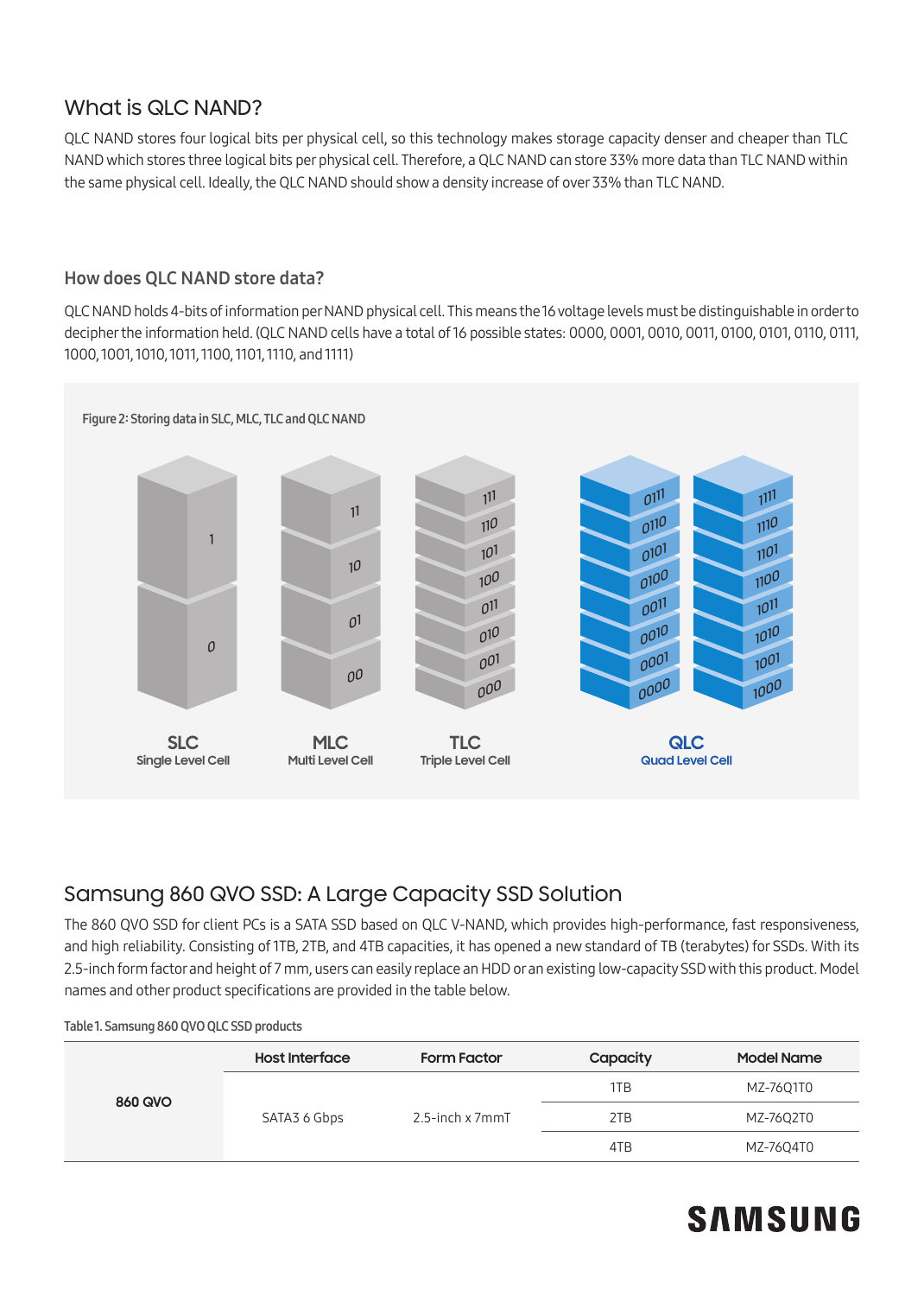### Performance of the Samsung 860 QVO SSD

The sequential read/write performance of storage is the basic performance measurement of an SSD. The performance results in Figure 3 below illustrate that the 860 QVO SSD delivers an equivalent performance to that of other brands' TLC-based SATA SSD. In addition, among the random quick response rate performances, the random read performance of the 860 QVO SSD surpasses one of the compared TLC products by 7 %, demonstrating its high performance.



As shown in Figure 4 below, Samsung 860 QVO SSD demonstrates up to 17 % higher performance than other brands' TLC-based SSDs in the PCMark Vantage test. The performance results were similar to Samsung's TLC based-SSD.

The below test results show that the 860 QVO SSD, which is designed with Samsung's V-NAND technology to provide optimized performance, is capable of providing excellent data-copying performance; a common operation in the user environment. According to the results of the four basic performance measurements, as well as the system environment of SSDs, the 860 QVO SSD's performance is equivalent to that of other brands' TLC SSDs. It provides its users with a high-capacity SSD product with a competitive price and high-performance levels.



# **SAMSUNG**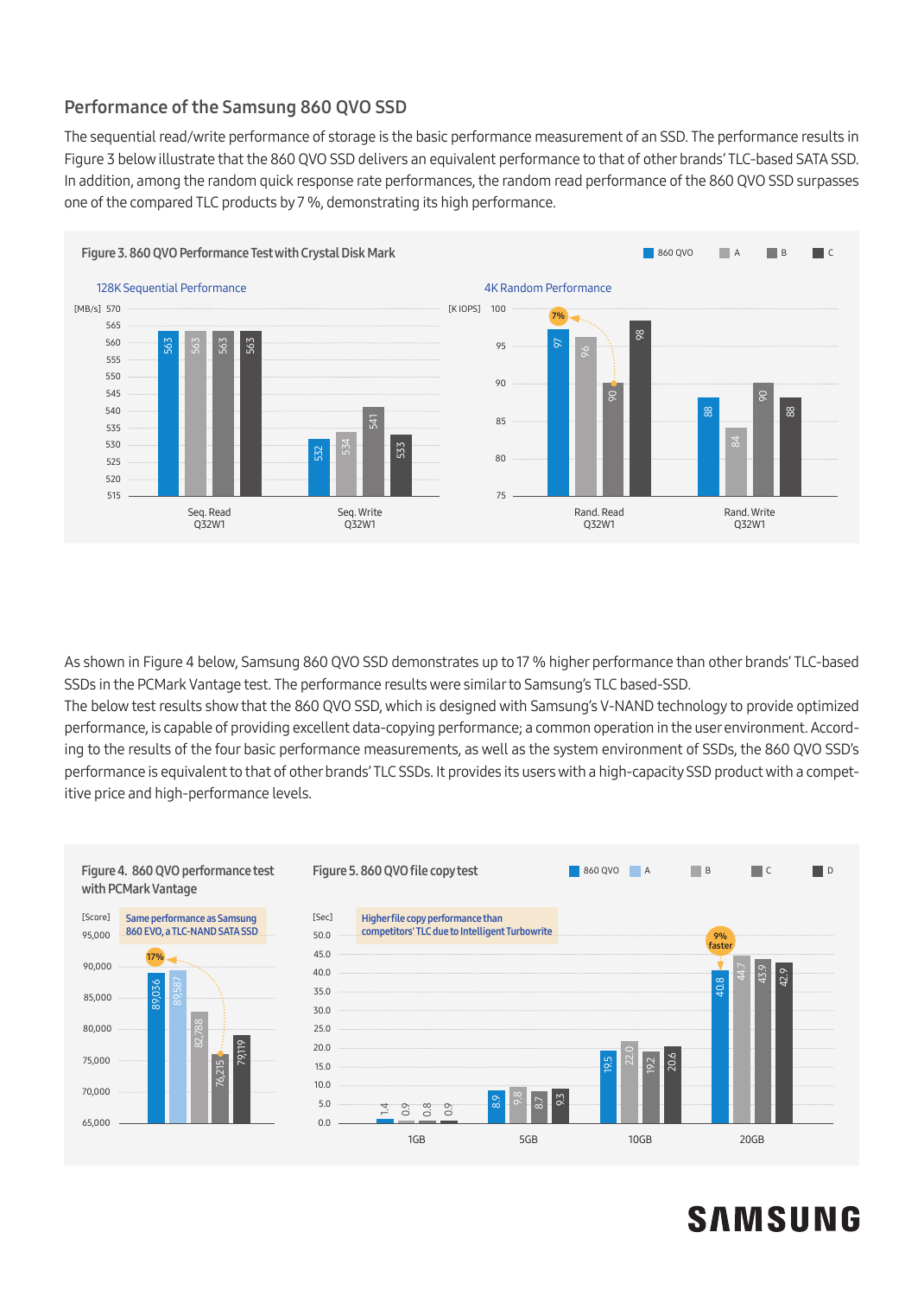### Samsung's Intelligent TurboWrite Technology

The 860 QVO SSD uses Intelligent TurboWrite to improve the user experience. SSDs are used in order to maintain high performance for long periods of time. To address this, Samsung used a variable SLC buffer. Intelligent TurboWrite technology allocates more SLC buffer to provide an optimal user experience, similar to that of the 860 EVO SSD.

TurboWrite affects not only sequential write but also random read performance due to QLC's characteristics (slower than TLC). The IOmeter shows the same performance as Crystal Disk Mark—the simple synthetic benchmark test tool commonly used among users—within the TurboWrite region.

Table 2. TurboWrite buffer size

| Capacity | <b>Total Region</b> | <b>Default Region</b> | <b>Intelligent Region</b> |
|----------|---------------------|-----------------------|---------------------------|
| 1TB      | 42GB                | 6GB                   | 36GB                      |
| 2TB      | 78GB                | 6GB                   | 72GB                      |
| 4TB      | 78GB                | 6GB                   | 72GB                      |



### Technologies to Improve Performance and Reliability

QLC NAND's endurance levels are inevitably lower than TLC's due to the control of its voltage level (16 level), which is much denser than that of TLC's (8 level) and results in faster cell wear-out. Despite being QLC-based, the 860 QVO SSD applies Samsung's proprietary V-NAND and controller technologies, such as Extreme ECC and State Shaping, to guarantee endurance and reliability levels similar to TLC SSD devices.

Table 3. Total Bytes Written (TBW) comparison - based on 1TB capacity

|                  | Samsung 860 QVO |       |       |       |       |
|------------------|-----------------|-------|-------|-------|-------|
| <b>NAND Type</b> | QLC             | QLC   | └     | └     | QLC   |
| <b>TBW</b>       | 360TB           | 200TB | 400TB | 400TB | 200TB |

#### A. Extreme ECC Technology

By adopting the Extreme ECC technology, 860 QVO SSD improved error correction capabilities by 50% and enhanced reliability, making it equivalent to TLC SSDs. Maximizing the error correction capability requires an increase in data size for ECC (Error Correction Code) data processing. Samsung's unique SSD controller technology and multiple ECC data processing technologies are applied in the 860 QVO SSD to improve its error correction capabilities. In addition, both the power consumption and ECC operation time increase when errors are being corrected. These issues are improved by adopting an advanced algorithm that maintains stable power consumption in high-capacity SSDs.

#### B. V-NAND State Shaping Technology

The V-NAND State Shaping is a technology that reduces the occurrence of patterns which can affect the QLC V-NAND's reliability and increases NAND retention. In conjunction with Extreme ECC, it efficiently uses the NAND parity size to improve the reliability of QLC SSD.

#### C. Adaptive On-Chip AccuRead Technology™

Adaptive On-Chip AccuRead Technology is a data read control technology within QLC V-NAND that reduces error rates for boosted reliability. Within each NAND chip, it prevents data corruption by automatically reading scattered data with greater accuracy.